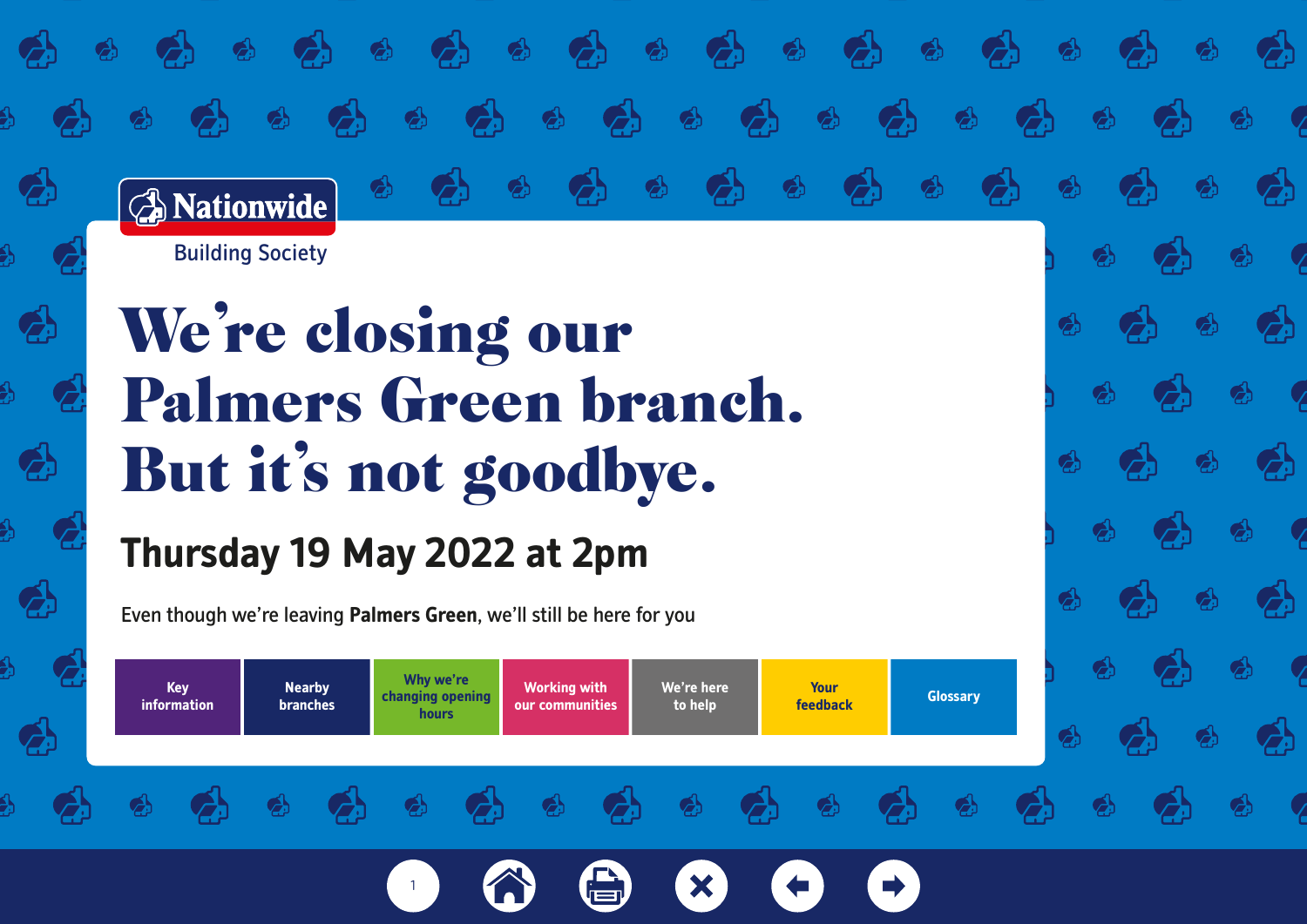## Key information

This branch will be closing its doors at 2pm on Thursday 19 May 2022.



## **Where is the nearest cash machine?**

**Barclays 2-4 Aldermans Hill Palmers Green N13 4PH** Distance: **0.03 miles**

### **Post Office? Post Office 364 Green Lanes Palmers Green N13 5XL**

Distance: **0.26 miles**

**Where is the nearest** 

### **Where are our nearby branches?**

| <b>Nationwide Wood Green</b> |
|------------------------------|
| 25 High Road                 |
| <b>Wood Green</b>            |
| London                       |
| <b>N22 6BH</b>               |
| Tel: 0345 266 0242           |
| Distance: 2.0 miles          |
| <b>More details</b>          |

**Nationwide Muswell Hill 203 Muswell Hill Broadway Muswell Hill London N10 3RQ** Tel: **0345 266 0236** Distance: **2.8 miles [More details](https://www.nationwide.co.uk/branches/muswell-hill/203-muswell-hill-broadway)**

### **How can I continue banking?**

Just because this branch is closing it doesn't mean you're on your own. You can use our Internet Bank, which you can use safely and securely, 24 hours a day. To find out more, go to **[nationwide.co.uk](http://nationwide.co.uk)**



you can use our **B[anking app](https://www.nationwide.co.uk/support/ways-to-bank/banking-app)**



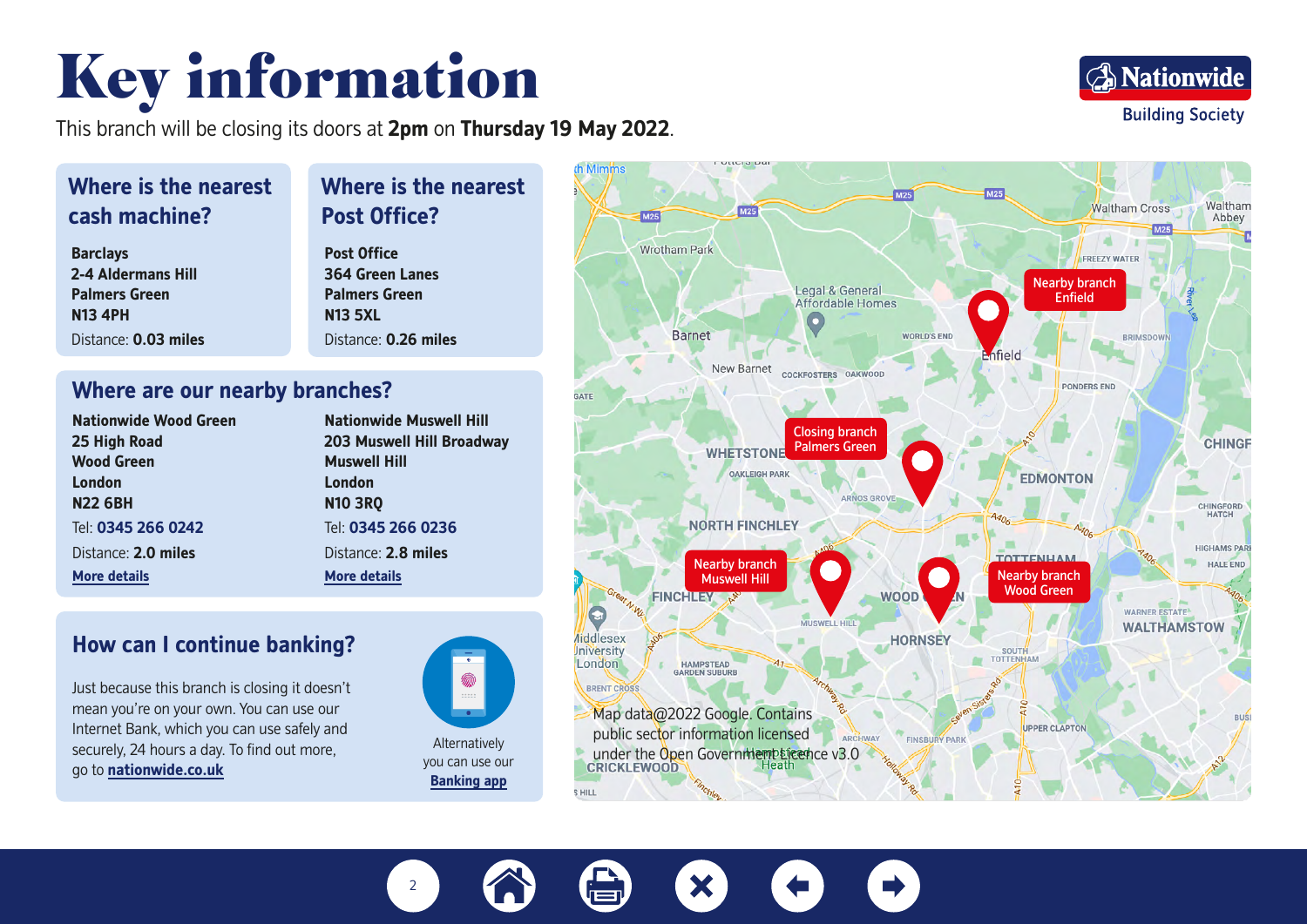## Nearby branches

Once **Palmers Green** branch has closed on **Thursday 19 May 2022**, you'll find us at one of our nearby branches. If you do need to visit us, please make sure you follow current social distancing guidelines to keep everyone safe. Please visit the **[Transport for London](https://tfl.gov.uk)** website, for transport options and information**.**

### **Nearby branches - Wood Green and Muswell Hill**

| <b>Nationwide Wood Green</b>              | <b>Branch opening hours:</b>      |                                   |         |  |
|-------------------------------------------|-----------------------------------|-----------------------------------|---------|--|
| 25 High Road                              | Monday                            | 9.00am                            | 4.30pm  |  |
| <b>Wood Green</b>                         | Tuesday                           | 9.00am                            | 4.30pm  |  |
| London                                    | Wednesday                         | 10.00am                           | 4.30pm  |  |
| <b>N22 6BH</b>                            | Thursday                          | 9.00am                            | 4.30pm  |  |
|                                           | Friday                            | 9.00am                            | 4.30pm  |  |
| Tel: 0345 266 0242                        | Saturday                          | 9.00am                            | 12.00pm |  |
| Distance: 2.0 miles                       | Sunday                            | Closed                            |         |  |
|                                           | Branch is closed on Bank Holidays |                                   |         |  |
| <b>Nationwide Muswell Hill</b>            | <b>Branch opening hours:</b>      |                                   |         |  |
| <b>203 Muswell Hill Broadway</b>          | Monday                            | 9.00am                            | 4.30pm  |  |
| <b>Muswell Hill</b>                       | Tuesday                           | 9.00am                            | 4.30pm  |  |
| <b>London</b>                             | Wednesday                         | 10.00am                           | 4.30pm  |  |
| <b>N10 3R0</b>                            | Thursday                          | 9.00am                            | 4.30pm  |  |
|                                           | Friday                            | 9.00am                            | 4.30pm  |  |
| Tel: 0345 266 0236<br>Distance: 2.8 miles | Saturday                          | Closed                            |         |  |
|                                           | Sunday                            | Closed                            |         |  |
|                                           |                                   | Branch is closed on Bank Holidays |         |  |

**Managing your banking from home**

During the pandemic, many people found that our Internet Bank and Banking app were a convenient and safe way of accessing a wide range of services. And they still are.

**A** Nationwide

**Building Society** 

Registering for our Internet Bank and Banking app is quick and easy. And if you like, you can join one of our free online events to learn all about managing your money digitally.

#### **[Register for Internet Banking](https://www.nationwide.co.uk/support/ways-to-bank/register-for-online-banking)**

**[Discover our Banking app](https://nationwidedemo.co.uk/en/home)**

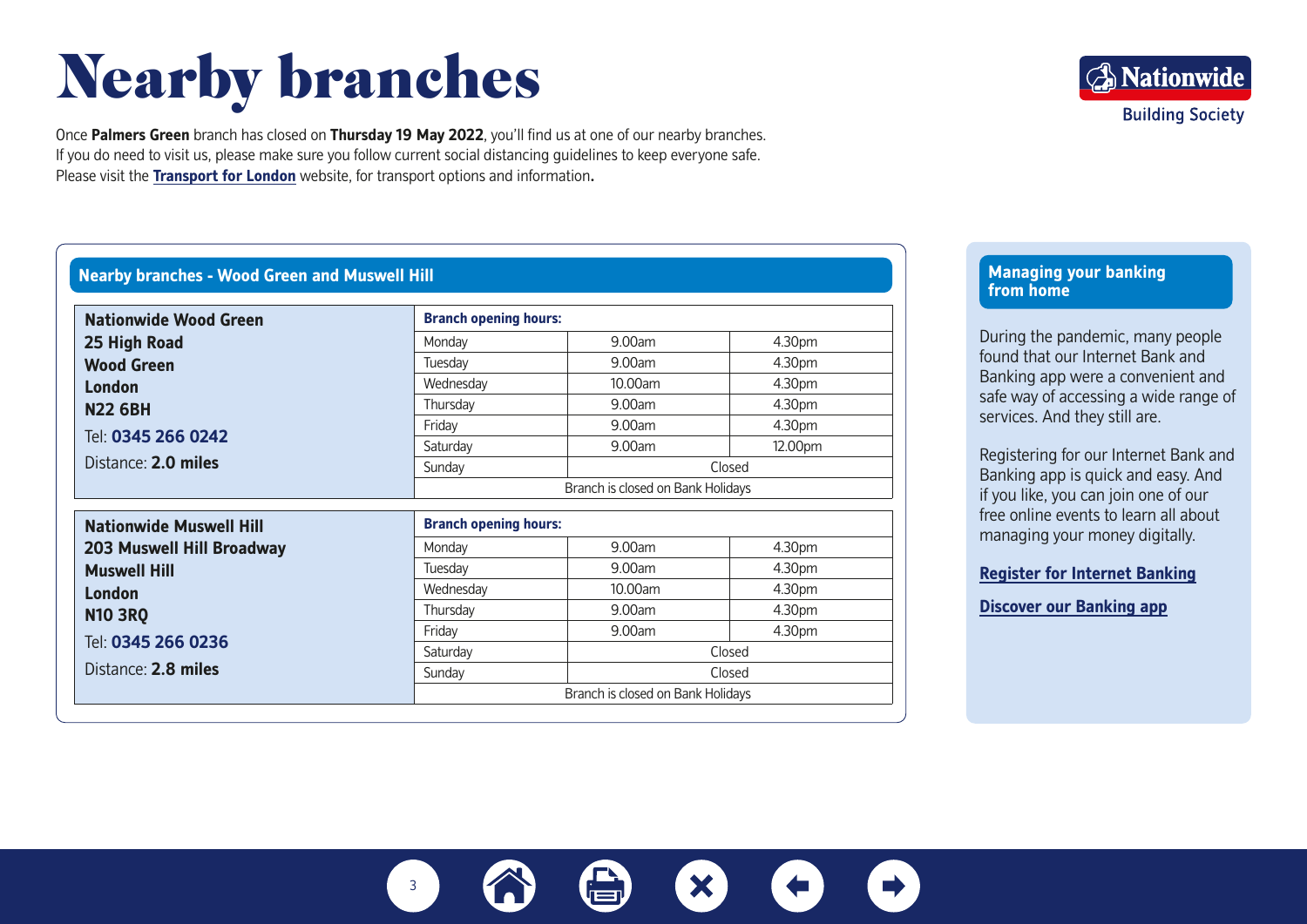# Why we're closing

## **A** Nationwide **Building Society**

#### **Why we've made the decision to close**

At Nationwide, our branches are important to us. They're at the heart of your Society and we know you value the face-to-face service they offer.

But it's more than that. We were founded by like-minded people coming together to help each other to save and buy homes of their own. They built communities together and our branches were a vital part of those communities. As they still are.

Which is why we're so committed to our branch network and we'll always do our best to keep our branches open. In fact, we've made a promise to every town and city\* in the UK that has a Nationwide branch that you'll still have a branch until at least 2024.

But there are some instances where we have more than one branch serving a community. And where we have more than one branch serving a community, we will always have to consider the future of the most underused branch and whether it makes sense to keep it open. Unfortunately, that's what's happened in the case of **Palmers Green**.

\*Definition of town or city derived from the Ordnance Survey and Royal Mail.

#### **How we came to the decision**

There are many we have to consider when we're looking at closing a branch. And it's never a decision that's taken lightly.

First, we look at how it's being used: how many members have visited over the past five years, how the branch is being used and what other ways those branch members have been choosing to bank with us. Even before the pandemic changed so much of our day-today lives, this branch was not being used by enough members to make it viable.

Next, we consider what's the best use of the Society's money for all members. As we said before, this branch is being used by fewer and fewer people every year. But the day-to-day running costs keep rising. When a branch costs your Society more money than it returns, we have to act for the benefit of every member.

We're also finding more and more members are turning to alternative ways to look after their money with us, like our online bank, Banking app and Telephone Banking services. These services require significant investment to maintain them. So, we have to spend fairly and in a way that benefits all our members' different needs.

Finally, we look at the local community and the surrounding branches available. In the case of **Palmers Green**, we have **five** branches within a **4 mile** radius.





## **% of members exclusively using Palmers Green 14%**

**% of Palmers Green members registered for online banking**



#### **Important information**

We're part of something called the 'Access to Banking Standards', which means that if ever we do close branches, we do so responsibly. The overarching principle of the standard is:

*"Customers and relevant stakeholders of a bank branch that is closing will be provided with clear, understandable, accessible documentation and information about that specific closure as soon as the bank is able to do so, also what it will mean for them and how they can continue to bank following its closure."*



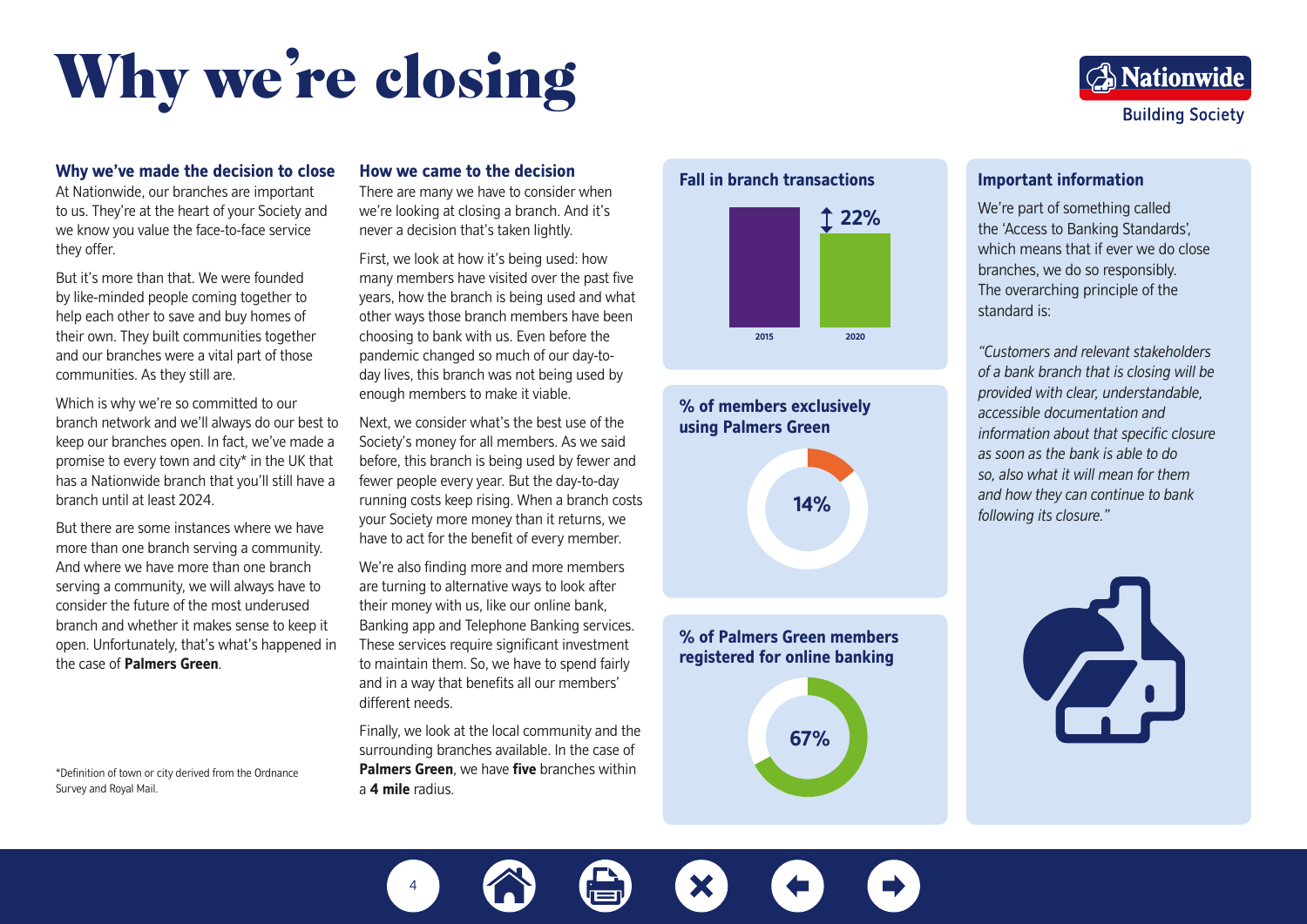## Working with our communities

Even though we know it's the best thing to do, we do appreciate that closing our **Palmers Green** branch will affect the local community. Which is why we're working to understand the impact of closing the branch and how we can ensure we're still offering our members the very best service.



**A** Nationwide

**Building Society** 

**We'll share any feedback we've received before we close the branch.** 

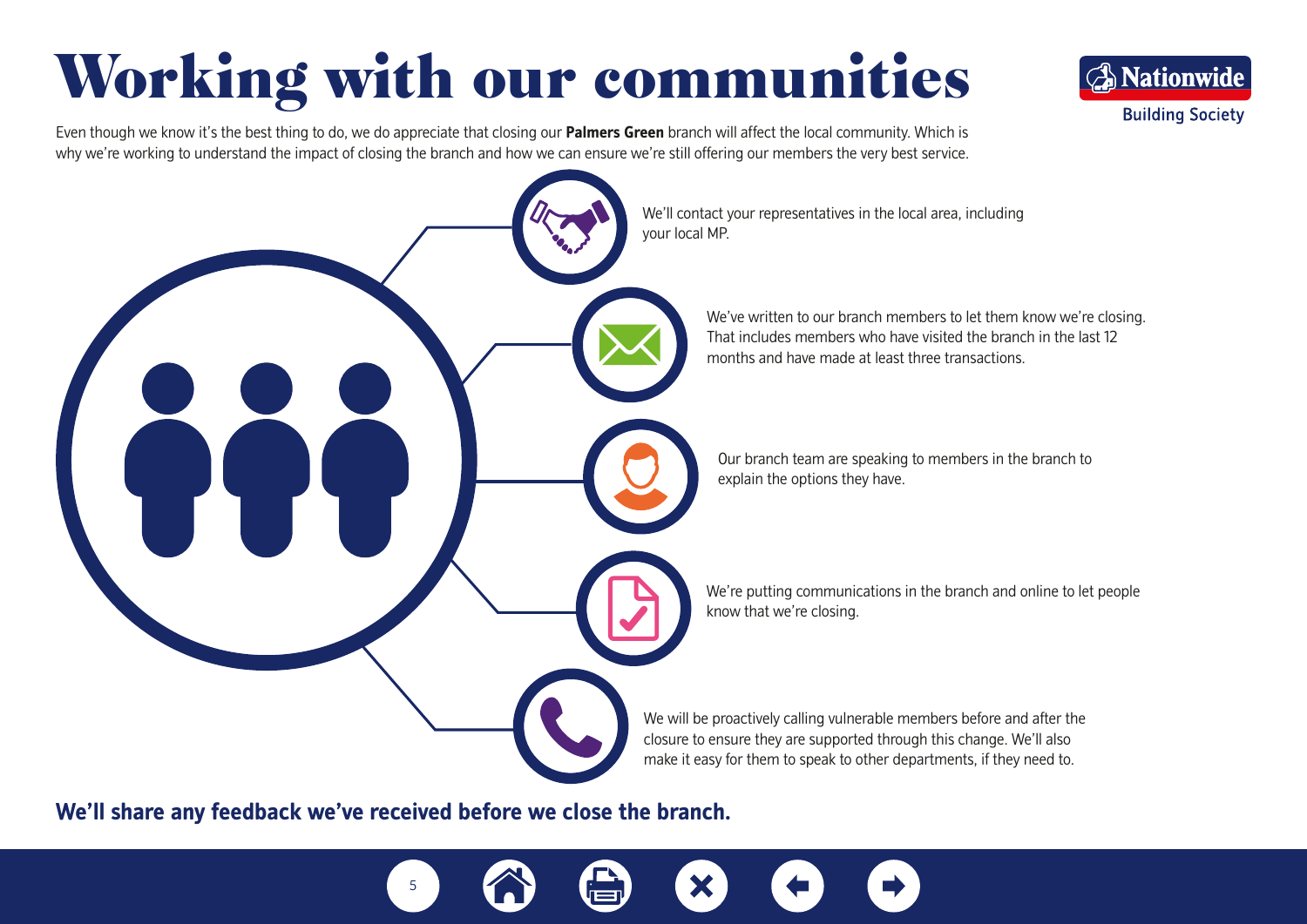## We're here to help

If you want to speak to someone about this branch closure our Regional Director **Andrew Westhead**  will be more than happy to help.

**[@nationwide.co.uk](mailto:Andrew.WestheadOffice%40nationwide.co.uk?subject=)**

on **0345 266 0220**

### **How to get in touch with us about this branch closure**



## **Ways to continue banking**

Want to chat to us without having to travel? Or are you on the move and need to speak to someone? No problem, give us a call on **03457 30 20 11**

Want face-to-face without having to travel? Our video appointment service enables you to chat face-toface, from the comfort of your home on mortgage planning, investments and understanding equity release. You can made an appointment by giving us a call on **0345 30 20 10**.

Want to sort it all out from the comfort of your own home? Just log on to Internet Banking on nationwide.co.uk which is available 24/7

> Want to pay in a cheque without having to visit a branch? Just search 'Help with cheques' on **<nationwide.co.uk>** to find out how to pay in cheques by post

> > Check your balance and pending transactions, search your statements, make fast, simple payments and more with our Banking app

 $\bullet$ 

杰  $\begin{array}{c} \pm\pm\pm\pm\pm \end{array}$  $\bullet$ 

X 6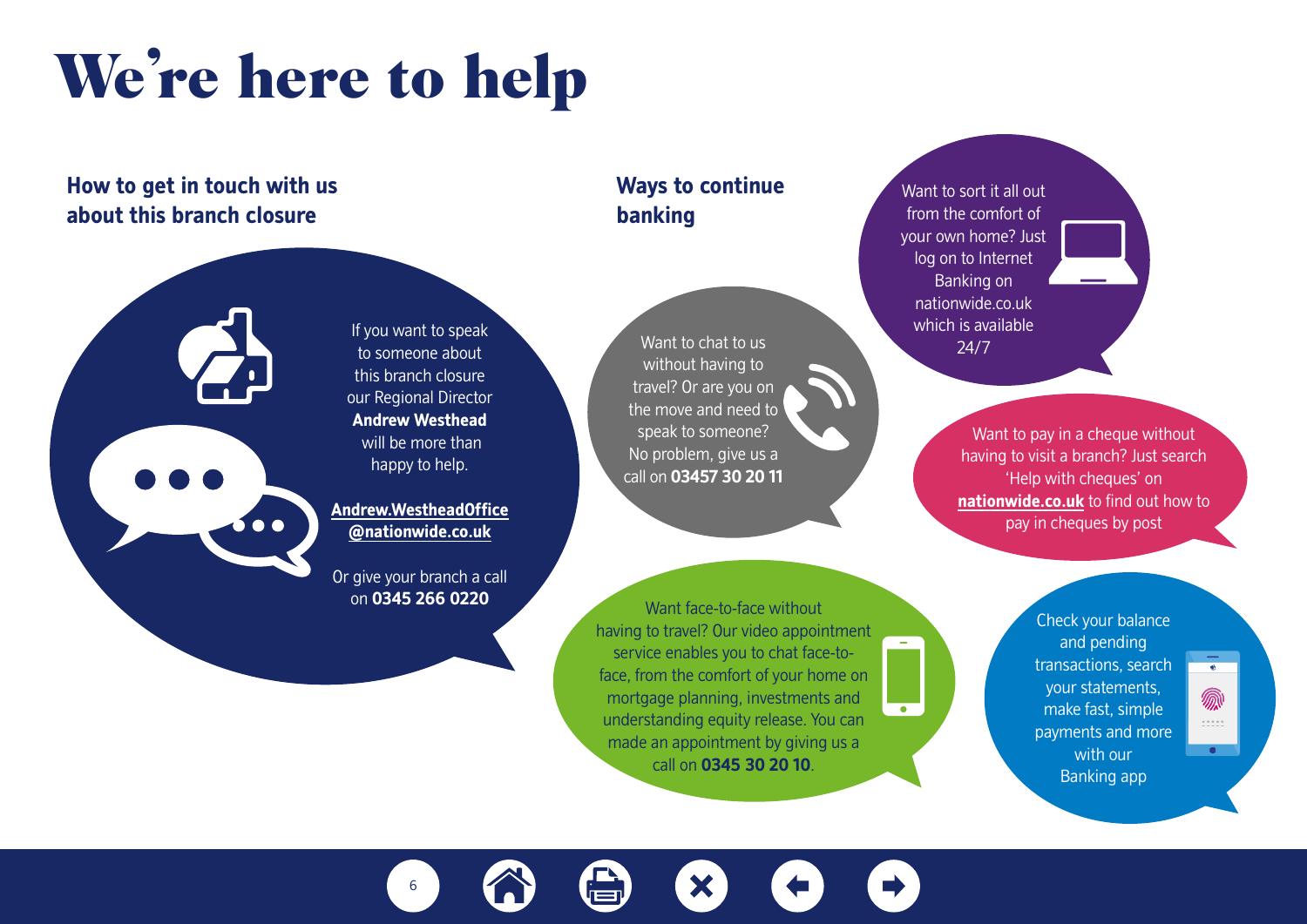## Your feedback



### **Member Feedback**



**You said:** 

**Palmers Green** branch is in a convenient location.

**Our response:**  We provided details of local bus routes, transport links and parking for our nearby branches.



**You said:**<br>
We're sad to see that the branch<br>
is closing is closing.

**Our response:**  We provided details of why we're closing **Palmers Green** branch.



**You said:**  We'll have to travel further to pay in a cheque.

**Our response:**  We provided details of how cheques can be posted to a branch for processing.

### **Stakeholder Feedback**

#### **You said:**

Your local MP wanted to know how we would continue to support members for whom English is not their first language.

#### **Our response:**

We ensured that all members who have English as a second language were contacted by someone in branch who spoke their preferred language so they could fully understand the changes made.

Colleagues in nearby branches speak a range of languages, including Greek, Italian, Bulgarian, Albanian, Yoruba, and Turkish – and our Enfield Senior Branch Manager is aware of the language needs of members who formerly used the **Palmers Green** branch.

### **Who we contacted**

 **Your local MP** We met with your local MP on 4 March 2022 to discuss the closure.

## **Your local councillors**

We wrote to all three local councillors in the Palmers Green Ward. We received no feedback about the closure.

**Age UK** We received no feedback about the closure

## What next?

### **Palmers Green** will close on **Thursday 19 May 2022** at **2pm**

We've considered all the feedback we've had from stakeholders and members about the branch closure. But unfortunately, some branches are simply used much less than others, so we have to make the difficult decision to close them.